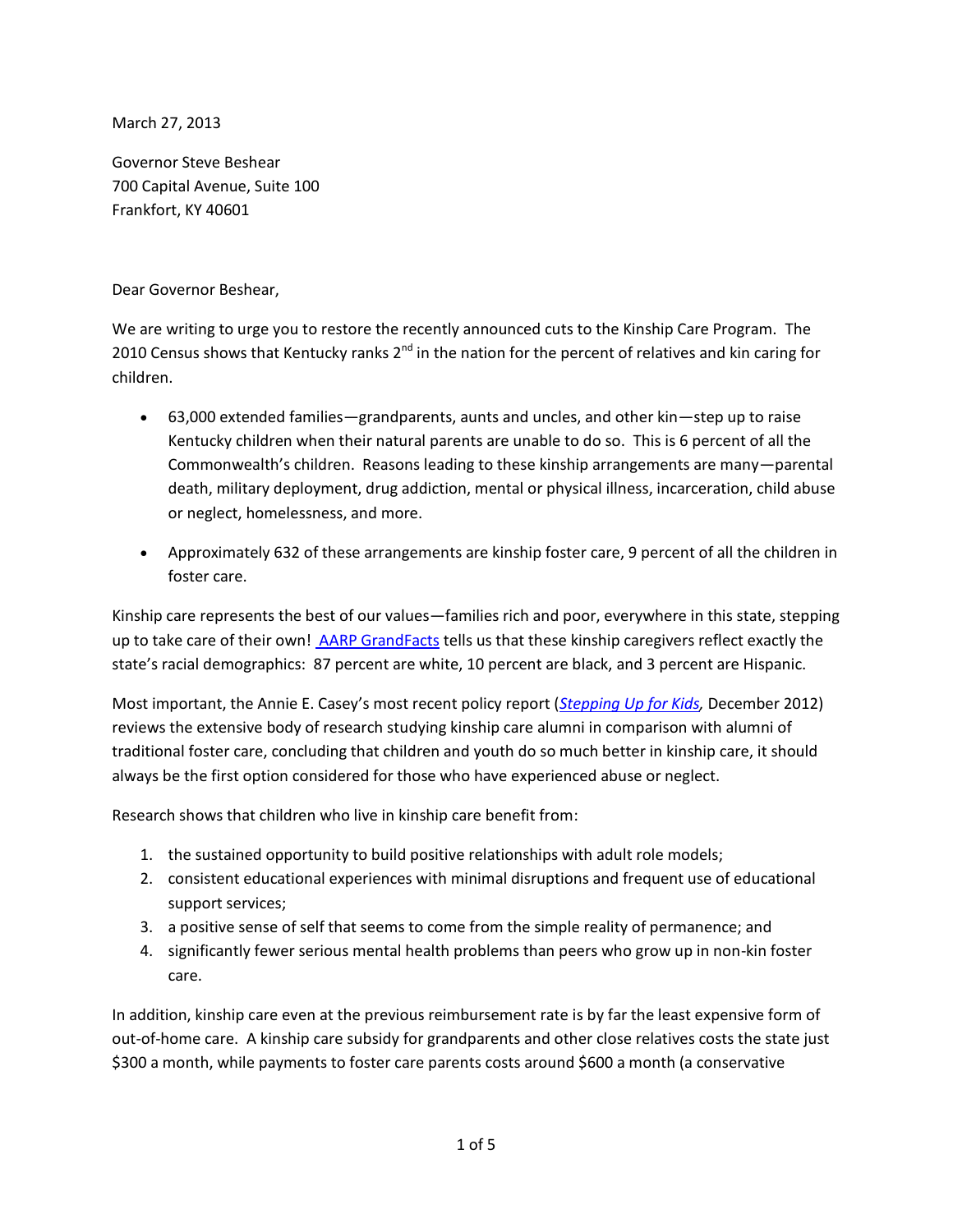comparison that does not even account for the additional state costs for case workers or residential care).

We expect better as a state. Our families deserve better. Our children, Kentucky's future, deserve better. Budgets are about priorities. Research shows that kinship care is the most effective and least expensive way to prepare maltreated children and youth for adulthood.

We urge you to do whatever is necessary to ensure that the April 1 cuts to all children's programs, including the Kinship Care Program do not go into effect.

Sincerely,

**Organizations** AARP Kentucky Administrative Office of the Courts Baker & Company Boys and Girls Haven Brighton Center, Inc. Brooklawn Buckhorn Children and Family Services Burknet CASA of the River Region CASA Program of Hopkins County Children, Inc. Children's Alliance Children's Home of Northern Kentucky Community Coordinated Child Care (4C) Ecken & Smith PSC Family & Children's Place Family Resource Center Advisory Council Family Scholar House First Steps Gateway Children's Services Grandparents and Relatives as Parents [GAP] of the Bluegrass Holly Hill Children's Services Home of the Innocents Kenton County Detention Center Kentucky Council of Churches Kentucky Domestic Violence Association Kentucky Intensive Family Services Kentucky PTA Kentucky Youth Advocates Kentucky United Methodist Homes for Children and Youth KVC Behavioral Healthcare Kentucky KY SAFE Lexington Senior Center Lifeskills, Inc. TFC Louisville's Race, Community and Child Welfare Initiative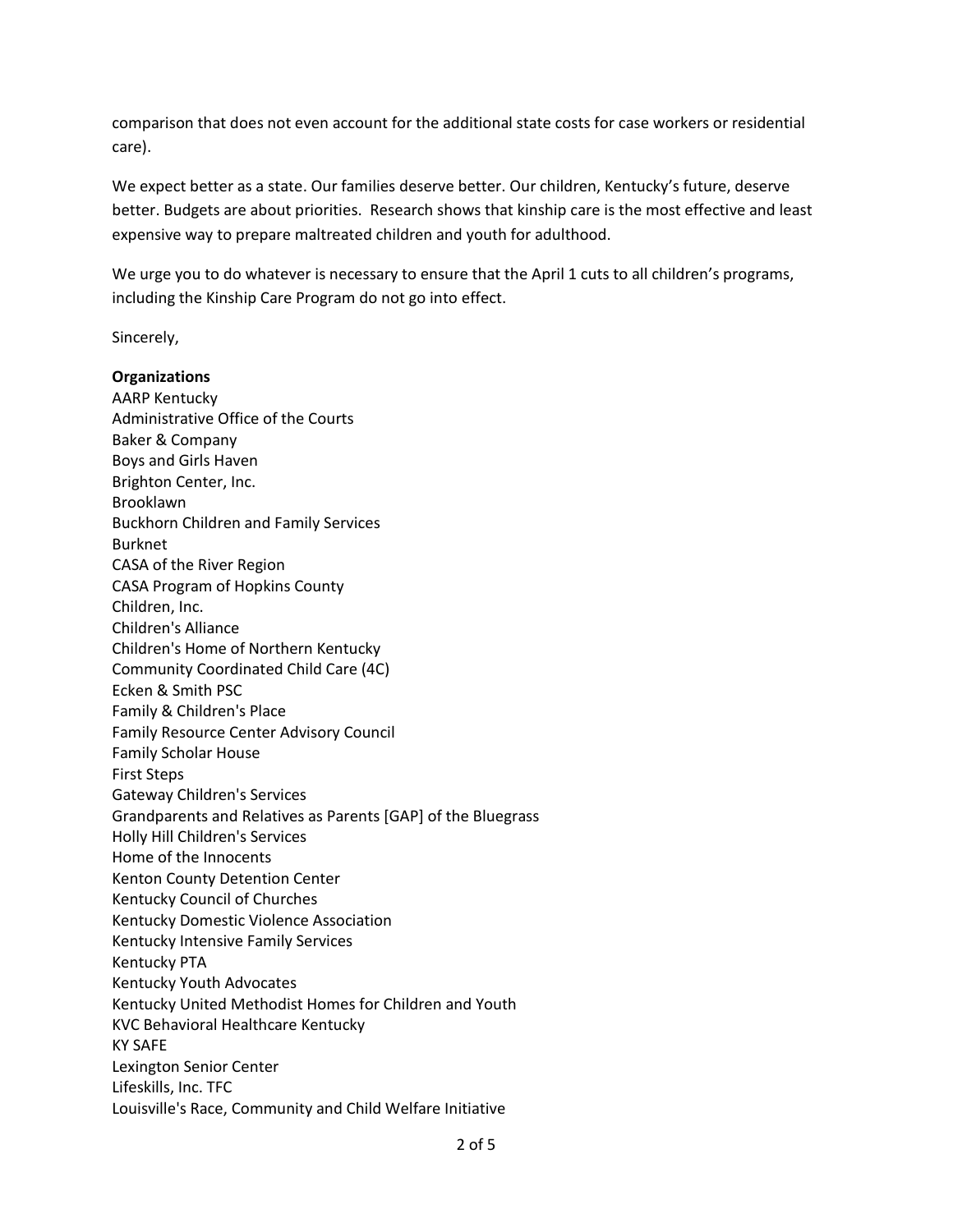Metro United Way National Association of Social Workers-Kentucky Chapter National Council of Jewish Women National Council of Jewish Women, Louisville Section Neighborhood House New Beginnings Family Services, Inc. New Pathways for Children Newport Intermediate School Family Resource Center Race Community and Child Welfare Initiative SAFY of Kentucky SAFY of Lexington SAFY of Somerset Spalding University Specialized Alternatives for Families and Youth St. Joseph Children's Home St. Elizabeth Healthcare Sunrise Children's Services Teachers Are Special The Adanta Group The Center for Women and Families Transformations Impact Plus Ursuline Sisters of Mount Saint Joseph Uspiritus Women's Leadership Conference for Religious Freedom

## **Individuals**

Kathy Adams Lydia Akin Kathy Allen Brittany Arthur Peggy Arvin Alma Austin Bill Bagley Charles L. Baker Jim Ballard Carolyn K Balleisen Lee Baltzell Leeanne Barton Evan Bassett Stephanie Beard Penny Beighey Theresa Berryman Jason Beyer Jennifer Blair Vernee Blancett Tami Blevins

Neil Blumberg Amber Boyd Joyce Branscum Robert Brauner Ron Bridges Mary Brock Larry Brock Alicia Jackson Brown Dianna Brown Brigid Brown Chiyonne Bruce Richard Bruggman Kenneta Matthews Brumley Teresa Buechele Terrie Burgan Don Burk Christopher Burkhead Glen Burse Delora Byrd Shannon Cambron

Zenith Camper Jerry Cantrell Terry W. Carl Dana Carrera Amanda Caseman Dondra Collins Randy Coy Marchelle Crawford Danelle Coomer,CSW Cynthia Curtis Freddie R. Davis Kari Dazey Cathy Decker Helen Deines Diane Deitel Dolores Delahanty Judith C Dendy Mary Jo Dendy Sister Paulanne Diebold, RSM Nathan Diekmann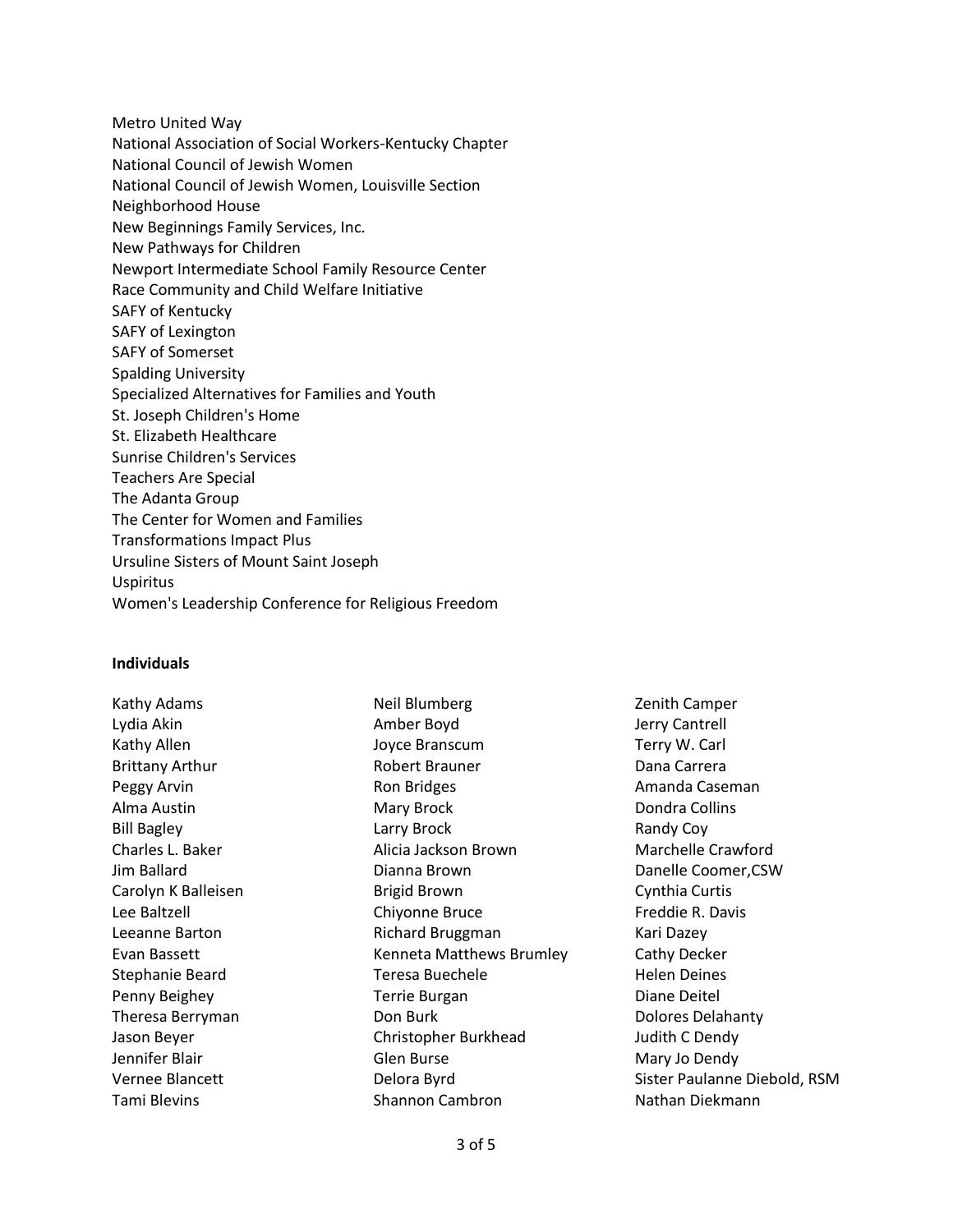Erica Dishman Veronica Dishman Cristie Dishman Steven Dye Lynn Eastman Marilyn Elam Michelle Elisburg Anne Ely Jane Emke Sarah Falin Steven Farr Liz Ferguson Nancye Fields Jr Fields Robin Fletcher Sandra Flynn Lina Fong Shawn Ford Sandi Friedson Malinda Gabbard Teri Gale David Girdler, Sr. Susan Herzfeld Glazer Josette Gocella Rachel J. Goldberg Joe Gomes Shannon Gordon Francie Graven David A. Graves Raema E. Green JoJuana Greene Mary Gregory Raegan Gyorffy, MSW, CSW Mr. Rodney Hadley Beverly Hargis Lisa Harris Anthony Helton Roberta Hershberg Amber Hettrick Marie Hicks Ashley Hines Mary Hodge Jennifer Curry Hoertz Desirae Holloway Alexandria Hoover Tracie Horton Rick Hulefeld Pam Hunter

Mary Joann & Keith Hutchins Linda Ince Ron Jackson Jacob Jessie Dustin Johnson Melissa Jones JoAnn Kalb Meryl Kasdan Shirley Katz Adam Kern Lisa Klein Gina Klyachkin Seth Krusich Carolyn Land Beth Lange Jan Lavy Nicole Lavy-Joy Phyllis Leibson Penny Lentz Sonia Levine Dan Luchtefeld Janet K Lumpp Daphyne Maddox Mary Mahanes Shannon Major Beverly Malone Bridgett Marbrey Dory Marken Mary Ellen Massey Traci Mathieu Melanie Mcclish, LMFT Hannah Mccuiston Dorothy T. McNair Nancy Mcquarrie Takisha Miles Melanie Minteer Lizzie Minton Jessica N. Minton Marta M. Miranda Ellen Moberly Jennifer Moody Debrah Moon Karen Moore Nancy L. Moore, LISW-S, **LCSW** Matt Mooring Beth Myers Mary Odoherty

Kate O'Ferral Cayce Oney Patti Page Barbara Pass Alice Pepper Rose Perkins Tammy Phelps Jane Piercy John K. Powell Don Pratt Madelyn Pressey Kenneth E. Proctor, Jr. Earlene Prokopec Chad Pryor Danielle Pryor Kelly Pullen, LCSW Julie Raia Kelly Rexroat Kim Reynolds Missy Richard Alicia Ricketts Tammie J. Roberts Christina Robinson Kathy Rodgers Sheri Roth Theron Rowe Sherry Roy-Hunton Kathy Runyon Dotti Russell Melinda Ryles-Smith Holly Salisburg Michelle Sanborn Barbara G. Sanders Natasha Sanford Carol Savkovich Stephen J Sedita Scott Seligman Terri Seltz Sheila Shankle Ellen Shapira Sr. Grace Simpson, OSU Michelle Sisler Toni Skaggs Wes Slaven Amy L. Smith Joyce Smith Geneva Sneed Eula Somerville